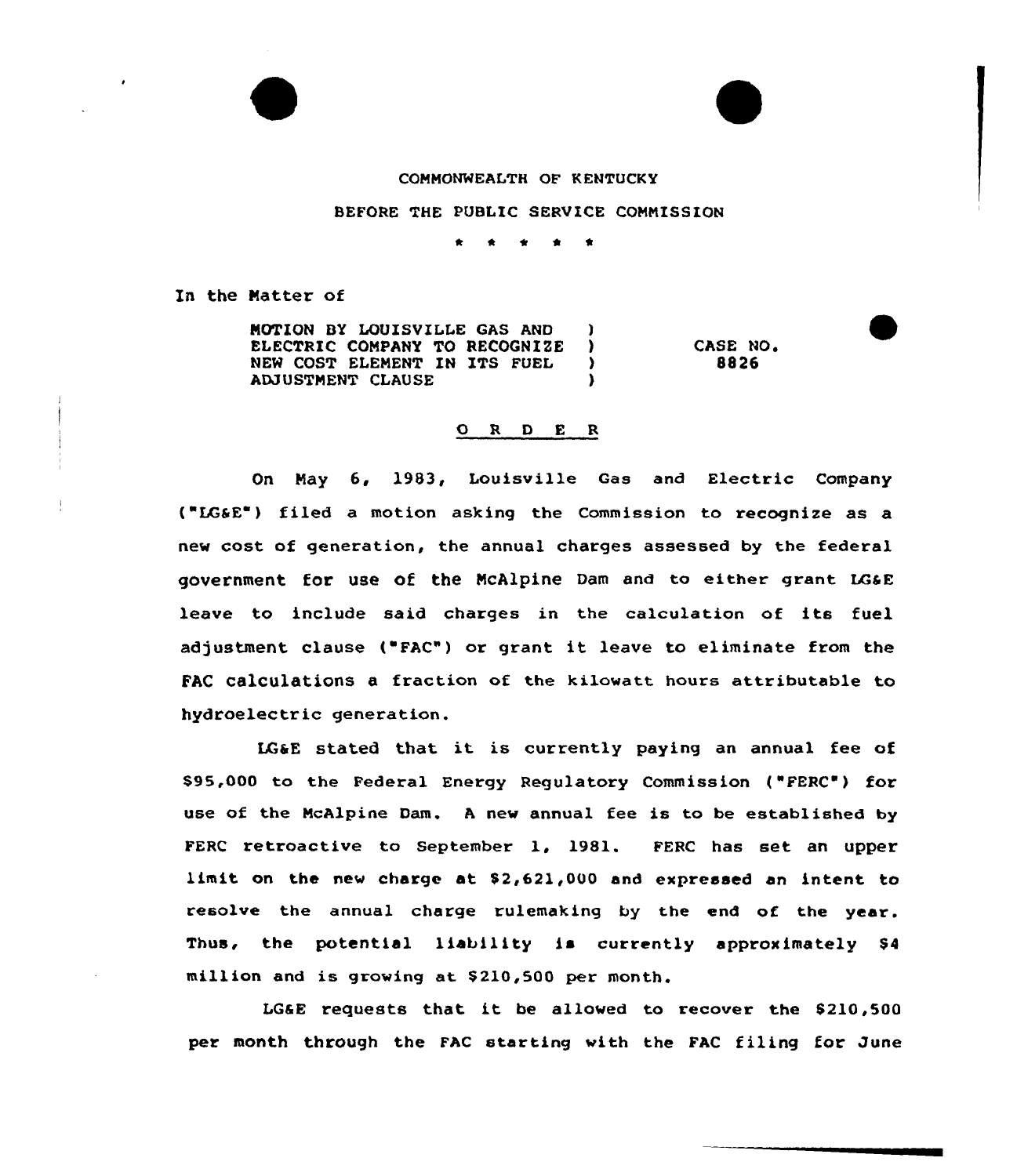billings. LG&E supports this request on the basis that it is faced with serious impairment of its financial integrity; the license fee is based on the energy cost to replace hydroelectric generation; and had LG&E not incurred the license expense, the fuel cost of replacement generation would have been passed through the FAC.

The FAC regulation, 807 KAR 5:056, does not provide for recovery of license fees or other hydroelectric expenses. The regulation provides for recovery of the invoice price of fuel less discounts, per FERC account 151, and the net energy costs of energy purchased on an economic dispatch basis. Therefore, the Commission is of the opinion that the contingent license fee expense cannot appropriately be recovered through the FAC. If LG&E's financial integrity is impaired by this contingent expense a special surcharge may be necessary.

The Commission, having considered the motion and being advised, is of the opinion and finds that:

1. LG&E has a contingent retroactive liability of approximately \$4 million for use of the McAlpine Dam. This liability is growing at a rate of \$210,500 per month.

2. The license foe expense cannot appropriately be recovered through the FAC.

3. Upon appropriate showing of financial impairment by LG&E, the Commission would consider a recovery method other than the FAC.

IT IS THEREFORE ORDERED that LG&E's motion be and it hereby is denied.